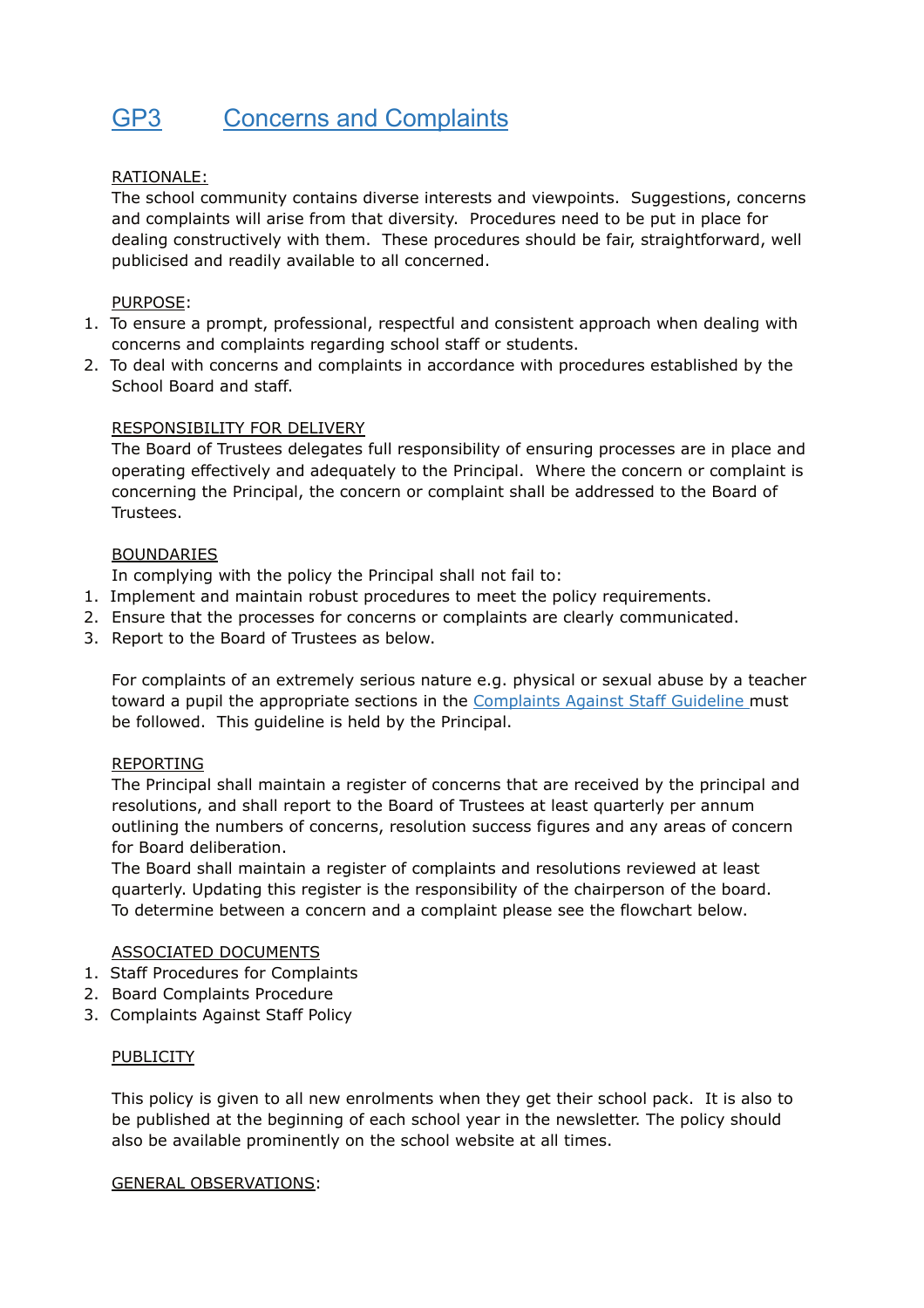The views of individuals in the school community are important to the life of the school. It is essential that individuals feel free and are encouraged to express their views, concerns and complaints. There is a need to recognise the role of the Principal as the professional leader and manager of the school and to recognise the governance role of the Board of Trustees.

Please recognise that there are leadership and personnel matters involved that will require a level of confidentiality.

# Concern and complaints procedure for Kaharoa School



**Stage one: School Community Process**

1. While minor concerns may be able to be discussed in a quick informal chat with a staff member, normally in order for both parties to give the matter full attention, arranging a time to discuss the matter is the preferred option.

## 2. **If the complaints procedure has not been followed, the Board may return any letter of complaint to the writer and ask that they follow the procedure first.\***

3. The Board needs to formally receive a complaint in order to act on it. If the complaints procedure has been followed and the complaint is still considered serious enough for the Board to deal with, it is serious enough to be put in writing. If you have worries about expressing the matter clearly in writing, please discuss the matter in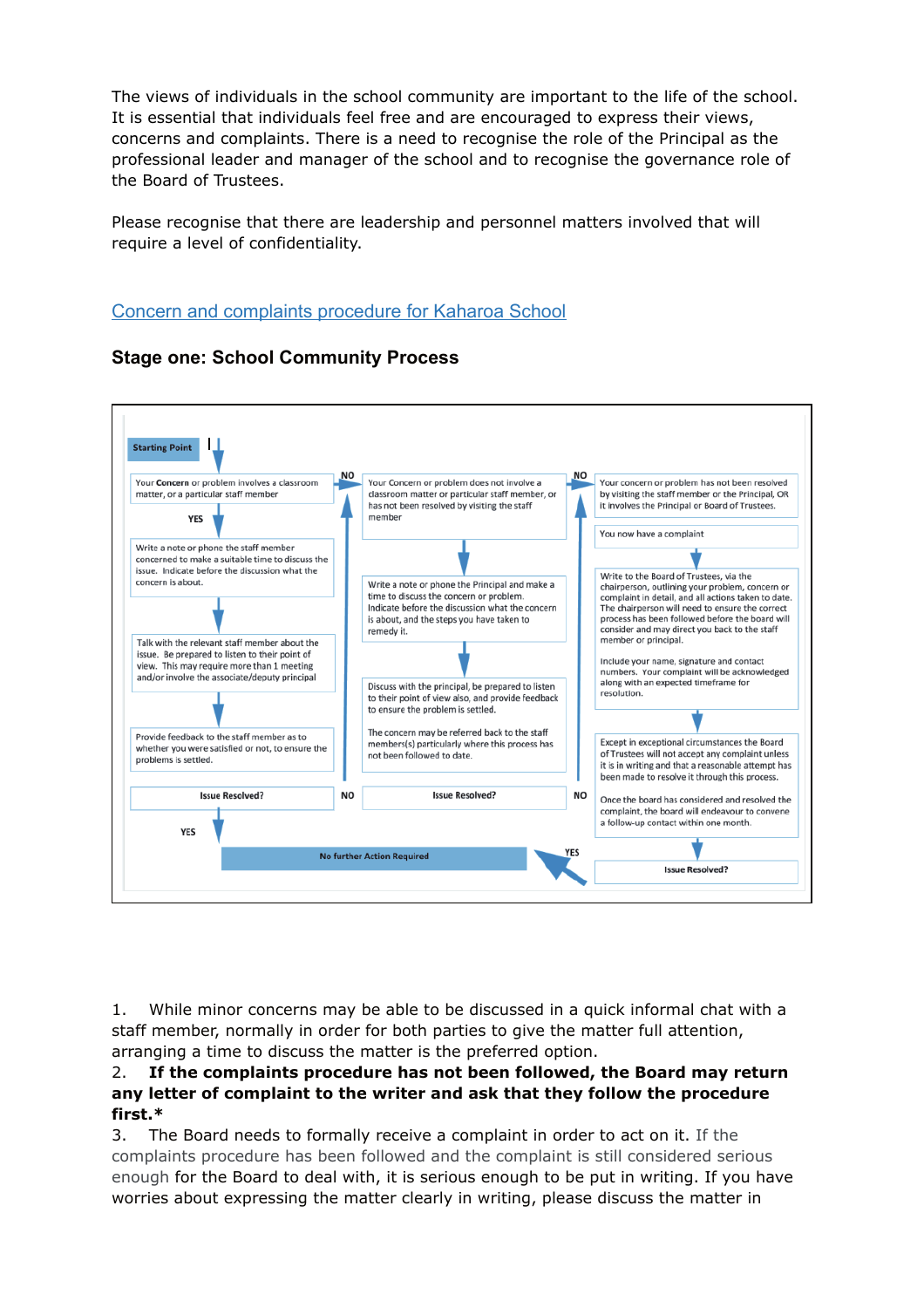confidence with the Board chair (or another delegated Board member) to enable them to assist you with this.

4. All parties to a complaint may bring a support person to any meeting where the issue is to be discussed.

# **Stage Two: Board of Trustees Procedure for Kaharoa School**

# **Note that Full Records must be kept of every step taken**

Letter of complaint is acknowledged within 7 days by the Chairperson and the complainant advised of the next steps in the Board process or \*that it is being redirected to the Principal. The letter and the initial response to it becomes part of the correspondence that will be dealt with at the next Board meeting while the public is excluded. Forward to all Trustees confidentially for consideration prior to meeting. No action is to be taken by individual trustees.

Letter is tabled at Board meeting (with the public excluded) and referred to relevant parties for reporting back to the Board. The Board decides whether to deal with the matter as a whole or appoint a committee to investigate and recommend to the Board.

At the meeting of the Board or committee, the reports are received and the parties may be invited to speak to their complaint or answer questions. The Board/committee considers the evidence and/or information and comes to a decision or recommendation.

Depending on the delegated powers of the committee either they or the Board as a whole come to a resolution as to how the Board will respond and/or what action will be taken.

The Board's response is communicated to the parties to the complaint within 21 days of the complaint receipt, unless otherwise agreed by all parties. This may be either publicly or confidentially depending on the case.

The Board endeavours to convene follow up meetings within one month of the Board's initial response.